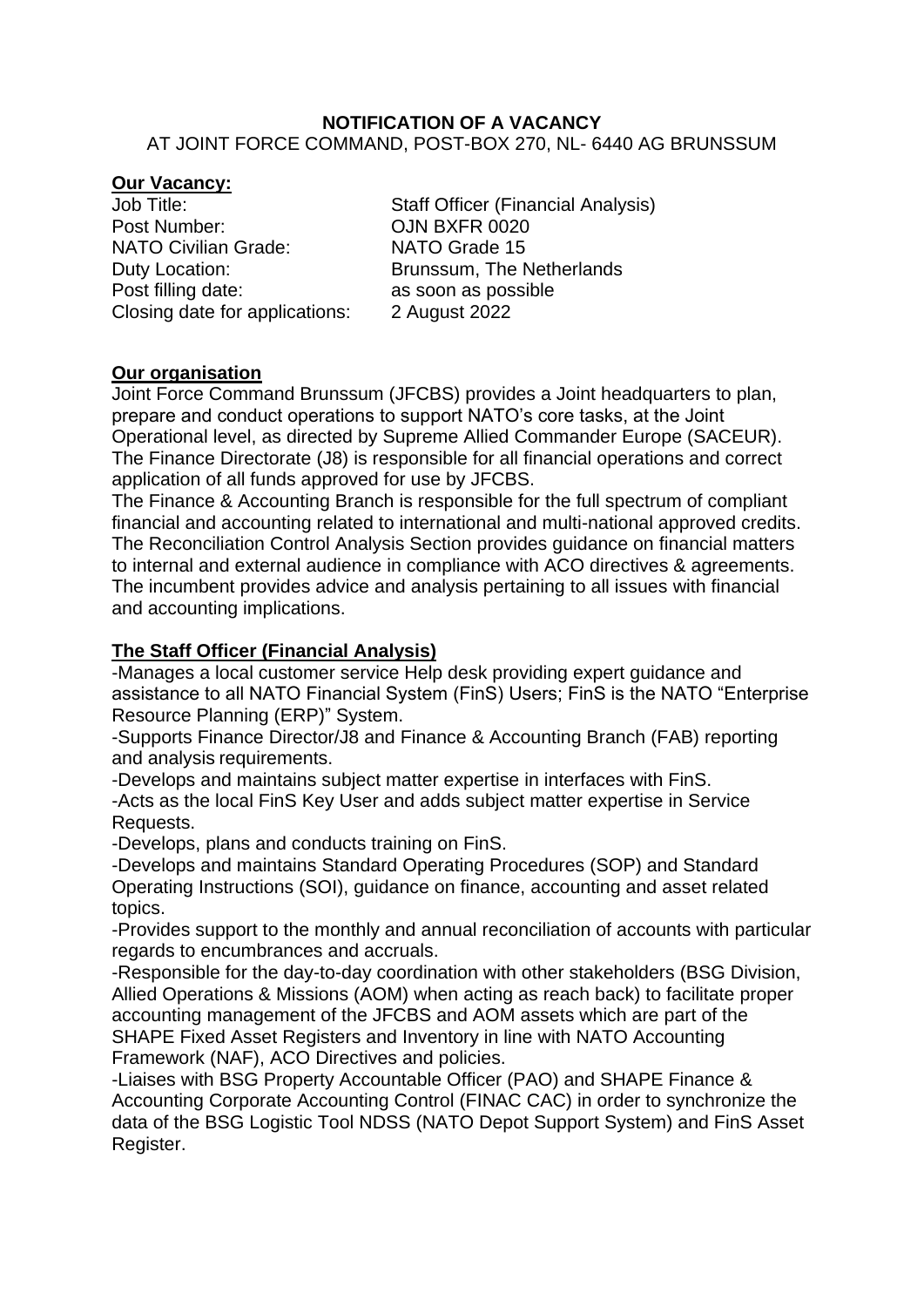-Performs periodic control of assets data managed by the Property Accountable Officers (PAO), and production of ad-hoc reports related to property assets register and other financial reports in accordance with the requirement set by the NATO Financial Regulations / Financial Rules and Procedures, NAF and other applicable ACO Directives.

-Manages and reviews the data new assets before recognition in FinS, and coordinates with the Corporate Accounting Management Section SHAPE monthly depreciation and any related calculation/adjustments.

-Responsible for reporting the status of the Constructions in Progress (CIP) projects, maintaining on-going communication with appropriate stakeholders (PAO at JFCBS HQ and AOM when acting as reach back) to ensure that assets placed into service are recorded as such.

-Assists in the audits performed by internal/external auditors, including audits related to assets reporting and asset management.

-Supports and contributes to the improvement of automated processes regarding Property Plant and Equipment (PP&E) and Inventory in line with ACO Policies and Directives.

-Responsible for risk management within FAB functional area of responsibility including risk identification, risk mitigation and risk response; he/she is the primary POC with SHAPE FMS Office on risk management issues related to FinS.

-Due to the centralization of ERP management services at SHAPE level the incumbent may be required to undertake extended TDY assignments to SHAPE/Mons/Belgium.

-The employee may be required to perform a similar range of duties elsewhere within the organisation at the same grade without there being any change to the contract.

### **Special Requirements**

The work is normally performed in a normal NATO office working environment. Normal Working Conditions apply. The candidate has to be deployable. The employee may be required to undertake deployments in support of military operations and exercises, and/or TDY assignments, both within and without NATO boundaries. Such operational deployment may exceed 30 days of duration up to 183 days in any period of 574 days, and may be on short notice. For NATO International Civilian (NIC) staff, acceptance of an employment contract linked to this post constitutes agreement to deploy in excess of 30 days if required.

# **Required Qualifications**

- University Degree OR Higher Secondary education and completed advanced vocational training in related field / discipline leading to a professional qualification or professional accreditation.

-5 years' professional experience in a financially-related field (accounting, economics, finance or business management).

-Extensive experience operating automated accounting systems used in the public or private sector (eg ERP).

- Acquaintance with International Public Sector Accounting Standards (IPSAS).
- Experience in assets accounting and control of accounts and financial activities.
- Experience in conducting cost accounting and analysis.